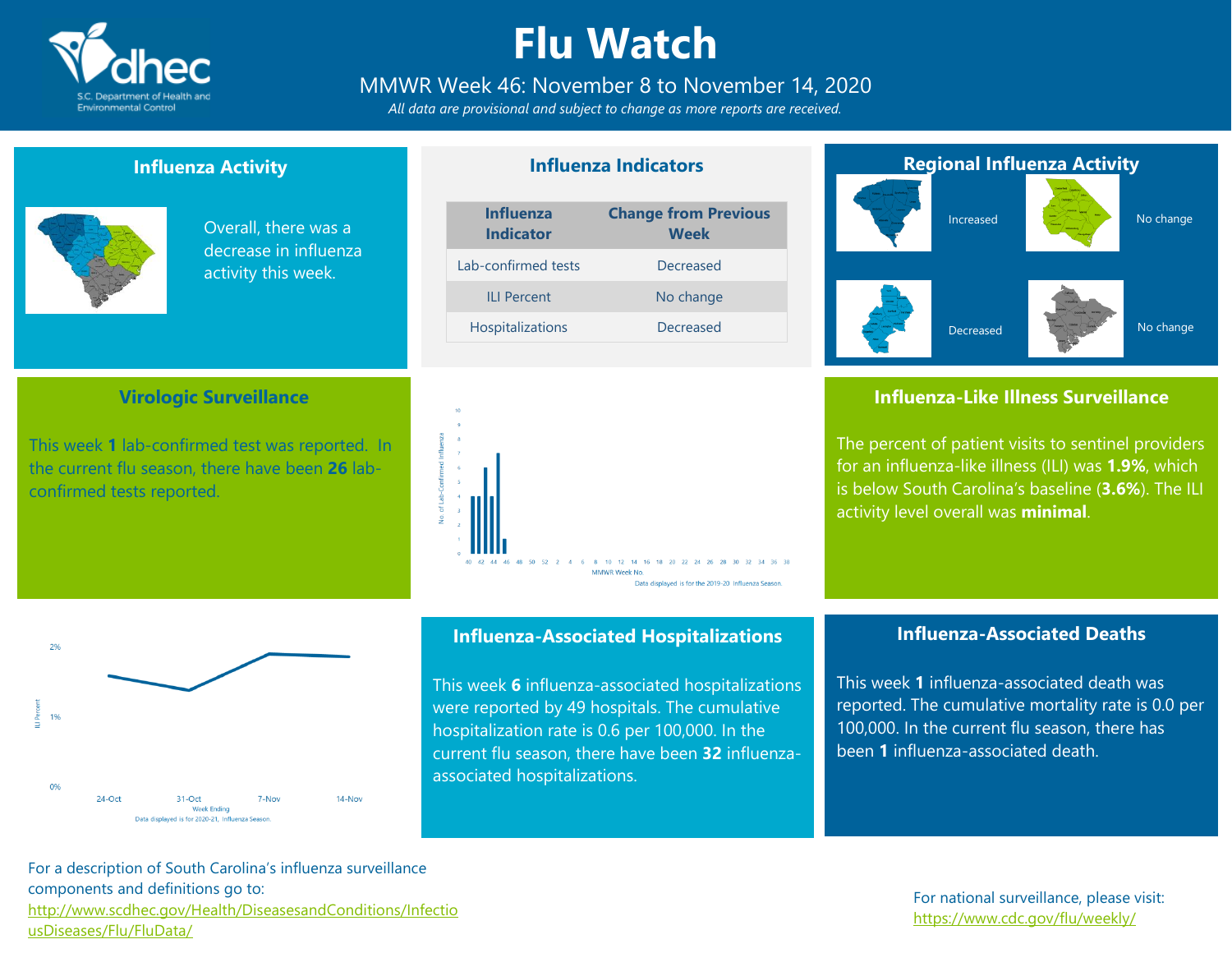## **Influenza Activity\***

**In the 4 Public Health Regions, activity showed**



\* Indicators for assessing influenza activity include: lab-confirmed tests, ILI percent, and hospitalizations.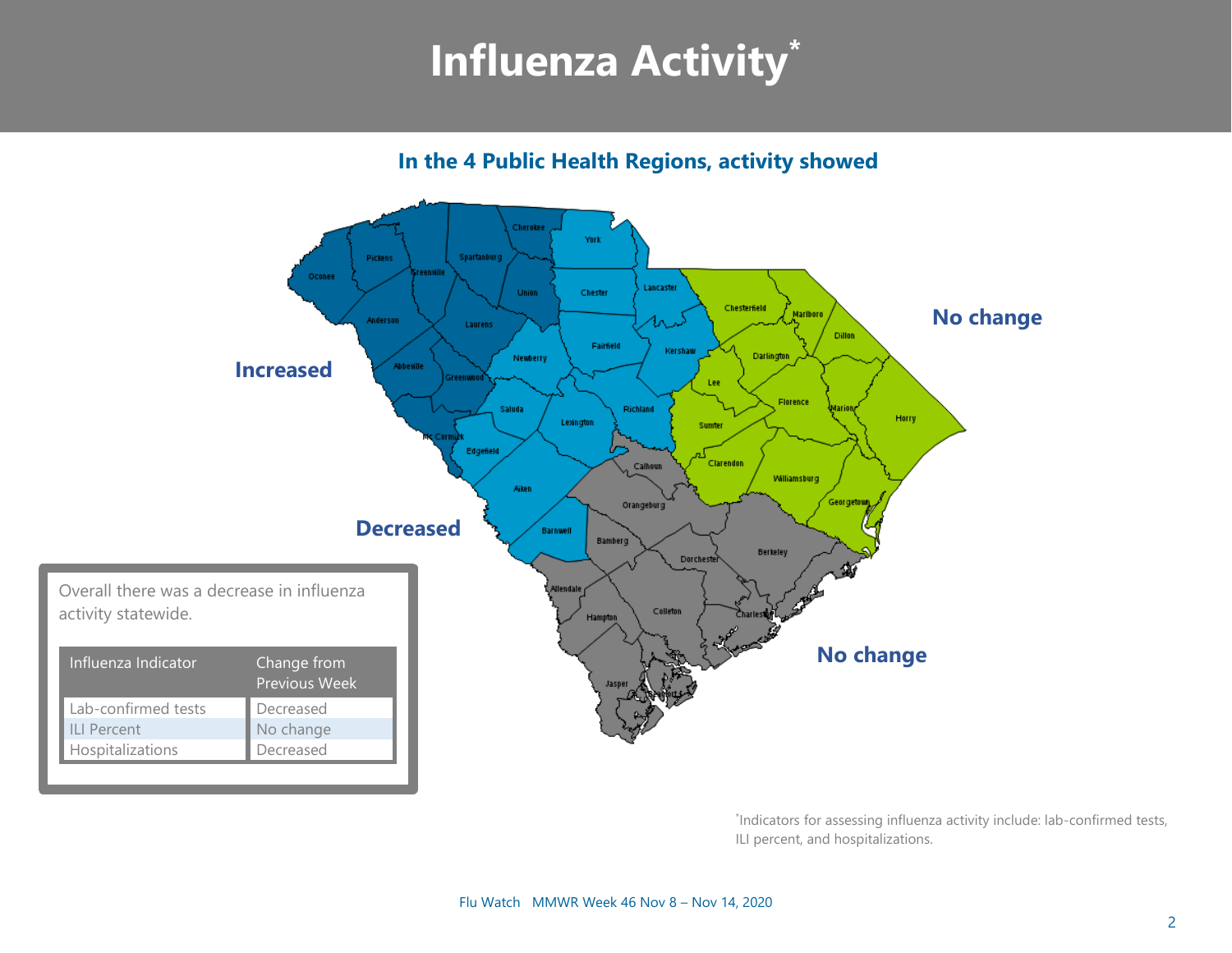## **Virologic Surveillance**

| Lab-Confirmed Influenza Cases by Influenza Type to Date* |                            |                             |          |          |                     |  |
|----------------------------------------------------------|----------------------------|-----------------------------|----------|----------|---------------------|--|
|                                                          | No. of Cases (%)           |                             |          |          |                     |  |
| <b>Influenza</b><br><b>Type</b>                          | <b>This</b><br><b>Week</b> | 2020-21                     | 2019-20  | 2018-19  | 5 season<br>average |  |
| Overall                                                  | 1                          | 26                          | 80       | 24       | 31                  |  |
| Influenza A                                              | 1(100.0)                   | 4(15.4)                     | 40(50.0) | 17(70.8) | 20(64.5)            |  |
| A(H3)                                                    |                            | $\rightarrow$ $\rightarrow$ | 6(15.0)  | 2(11.8)  | 6(30.0)             |  |
| A(H1N1)                                                  | 44                         | 1(25.0)                     | 6(15.0)  | 6(35.3)  | 2(10.0)             |  |
| $A(NS)^{**}$                                             | 1(100.0)                   | 3(75.0)                     | 28(70.0) | 9(52.9)  | 12(60.0)            |  |
|                                                          |                            |                             |          |          |                     |  |
| Influenza B                                              | 0(0.0)                     | 22(84.6)                    | 39(48.8) | 7(29.2)  | 11(35.5)            |  |
| <b>B</b> (Victoria)                                      |                            |                             | 3(7.7)   | 1(14.3)  | 1(9.1)              |  |
| B(Yamagata)                                              | $-1$                       | $\overline{\phantom{m}}$    | $- -$    | $ -$     | $\sim$ $-$          |  |
| $B$ (LND) <sup>+</sup>                                   | --                         | 22(100.0)                   | 36(92.3) | 6(85.7)  | 10(90.9)            |  |
|                                                          |                            |                             |          |          |                     |  |
| <b>Influenza Virus</b><br>Co-infection <sup>§</sup>      | 0(0.0)                     | 0(0.0)                      | 1(1.3)   | 0(0.0)   | N/A                 |  |
| Influenza/ SARS-<br>$Cov-2$<br>Coinfection <sup>£</sup>  | 0(0.0)                     | 0(0.0)                      | 0(0.0)   | N/A      | N/A                 |  |

\*Data presented from previous influenza seasons represents the data from that season through the same week as the current season. Nationally, the influenza season begins with MMWR week 40 and ends with MMWR week 39. The 2020- 21 influenza season began on September 27, 2020 and will end on October 3, 2021.

\*\*NS – not subtyped +LND – lineage not determined

§Cases with more than one influenza A subtype in the same sample or with influenza A and B viral types in the same sample simultaneously.

 $E$ Cases who tested positive for influenza and SARS-CoV-2 viruses in the same sample.

### Laboratory-Confirmed Influenza Cases, by Virus Type



A not subtyped A (H1N1) A (H3) B (lineage not determined) B (YAM) B (VIC) Co-infection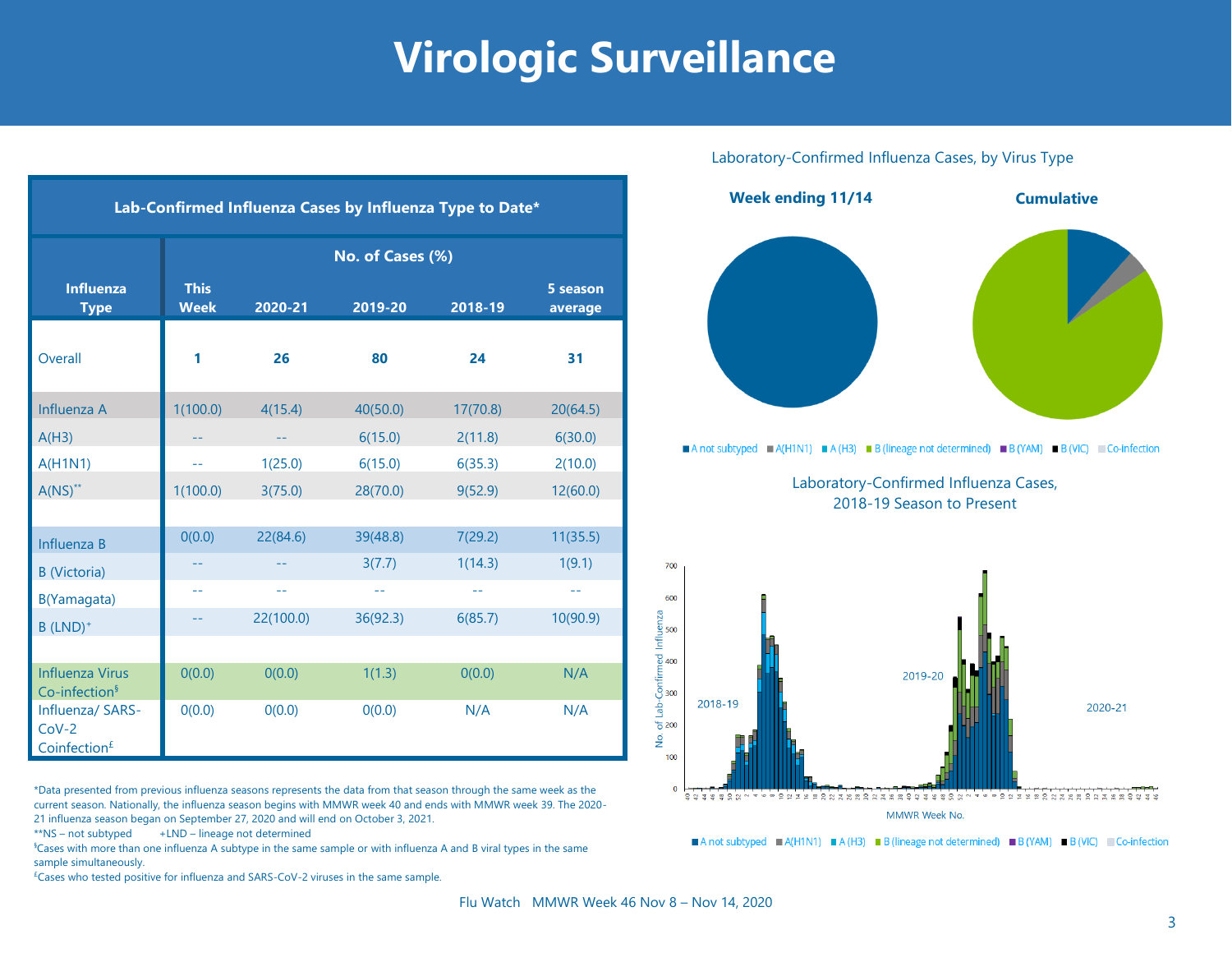## **Influenza-Like Illness (ILI) Surveillance**

This week, the ILI activity level was **minimal** and 1.9% of patient visits to SC ILINet providers were attributed to an influenza-like illness. This is below the state baseline of 3.6%.

Reports were received from providers in 14 counties, representing all DHEC Public Health regions.

\*\*ILI percentage is dependent upon the number of reporting providers and/or can vary by disease activity.\*\*

Percentage of Influenza-like Illness (ILI) Visits Reported by Sentinel Providers for Past and Current Seasons



**MMWR Week** 



State ILI Activity Level by MMWR Week, 2016-17 Influenza Season to Present State ILI Activity Level by MMWR Week, 2016-17 Influenza



**ILI ACTIVITY LEVELS: MINIMAL LOW MODERATE HIGH**

Flu Watch MMWR Week 46 Nov 8 – Nov 14, 2020